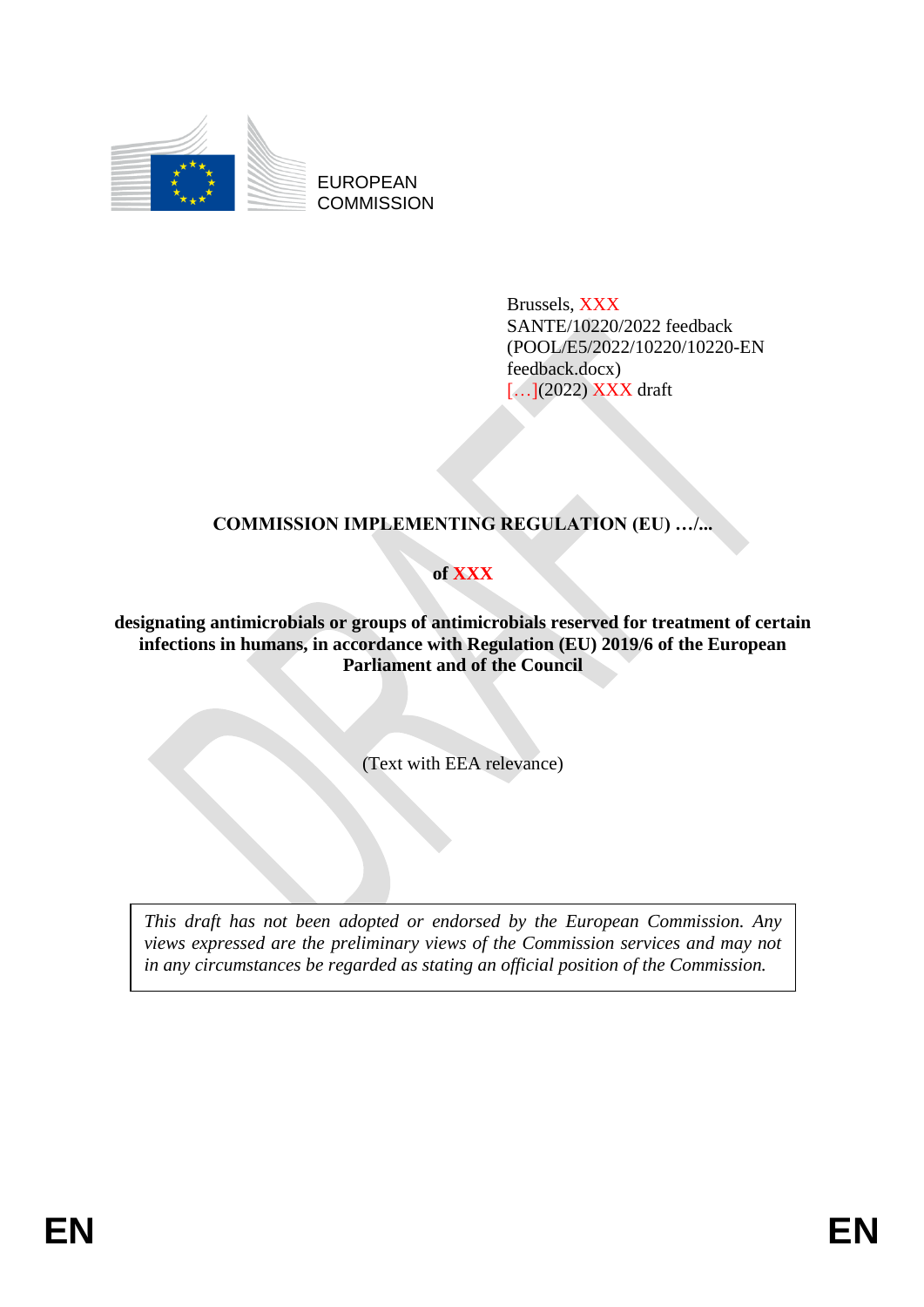# **COMMISSION IMPLEMENTING REGULATION (EU) …/...**

## **of XXX**

## **designating antimicrobials or groups of antimicrobials reserved for treatment of certain infections in humans, in accordance with Regulation (EU) 2019/6 of the European Parliament and of the Council**

# (Text with EEA relevance)

#### THE EUROPEAN COMMISSION,

Having regard to the Treaty on the Functioning of the European Union,

Having regard to Regulation (EU) 2019/6 of the European Parliament and of the Council of 11 December 2018 on veterinary medicinal products and repealing Directive 2001/82/EC<sup>1</sup>, and in particular Article 37(5) thereof,

Whereas:

- (1) Regulation (EU) 2019/6 sets a broad range of concrete measures to fight antimicrobial resistance and to promote a more prudent and responsible use of antimicrobial medicinal products in animals, including very strict rules on their veterinary prescription for prophylactic and metaphylactic use. That Regulation also recalls that antimicrobial medicinal products should not be administered routinely nor used to compensate for poor hygiene, inadequate animal husbandry, lack of care or to compensate for poor farm management.
- (2) Certain antimicrobial medicinal products or groups of antimicrobial medicinal products should be reserved for treatment of certain infections in humans, with a view to better preserve their efficacy for human medicine and to supporting the fight against antimicrobial resistance, which is a major threat to global health.
- (3) The antimicrobial medicinal products or groups of antimicrobial medicinal products to be reserved for treatment of certain infections in humans are to be designated on the basis of the criteria set for this purpose in Commission Delegated Regulation (EU) 2021/1760<sup>2</sup>.
- (4) The European Medicines Agency ('the Agency') evaluated<sup>3</sup> antimicrobials and groups of antimicrobials used in medicinal products authorised in Member States and in third countries. It identified which antimicrobials and groups of antimicrobials fulfilled the criteria set in Delegated Regulation (EU) 2021/1760, taking into consideration the latest available scientific evidence. The Agency's advice is based, in accordance with

 $\mathbf{1}$ <sup>1</sup> OJ L 4, 7.1.2019, p. 43.

<sup>2</sup> Commission Delegated Regulation (EU) 2021/1760 of 26 May 2021 supplementing Regulation (EU) 2019/6 of the European Parliament and of the Council by establishing the criteria for the designation of antimicrobials to be reserved for the treatment of certain infections in humans (OJ L 353, 6.10.2021, p. 1).

<sup>&</sup>lt;sup>3</sup> Advice on the designation of antimicrobials or groups of antimicrobials reserved for treatment of certain infections in humans - in relation to implementing measures under Article 37(5) of Regulation (EU) 2019/6 on veterinary medicinal products (EMA/CVMP/678496/2021, 16 February 2022)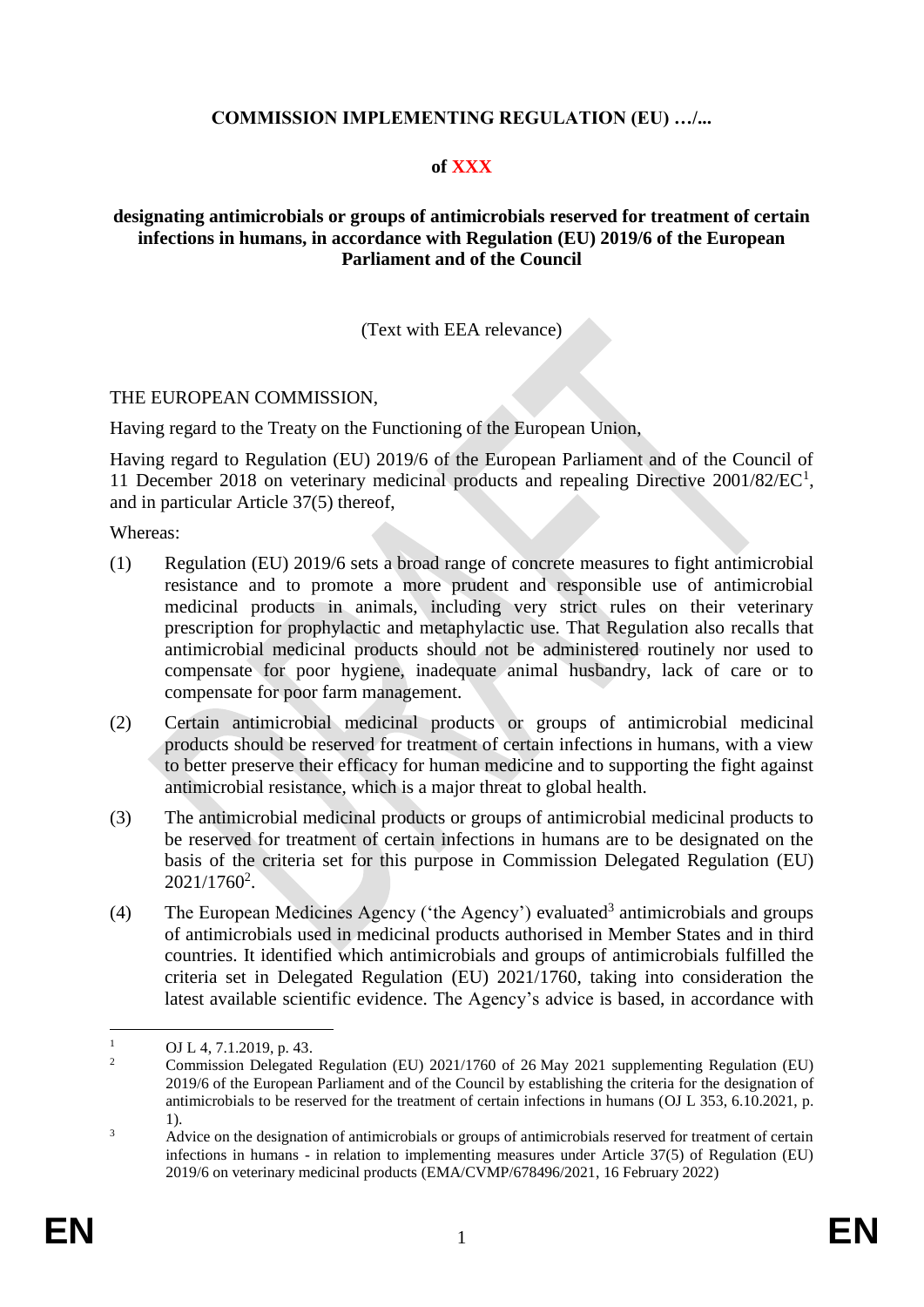Article 37(6) of Regulation (EU) 2019/6, on the joint opinion of experts in human medicine and of experts in veterinary medicine from national competent authorities, the European Food Safety Authority, the European Centre for Disease Prevention and Control and the Agency itself, as well as of external experts on human infectious diseases from learned societies and academia.

- (5) Pursuant to the Agency's advice, several antibiotics, several antivirals and one antiprotozoal fulfilled the criteria established under Delegated Regulation (EU) 2021/1760 and should therefore be reserved for the treatment of certain infections in humans. Pursuant to the Agency's advice, none of the antifungals evaluated met those criteria.
- (6) The antimicrobials and group of antimicrobials listed in this Regulation should not be used in veterinary medicinal products. Thus, marketing authorisation applications for veterinary medicinal products that contain any of the antimicrobials or groups of antimicrobials listed in this Regulation should be refused. In addition, existing marketing authorisations of veterinary medicinal products containing such antimicrobials or groups of antimicrobials should cease to be valid.
- (7) Veterinary medicinal products are sometimes administered to animals through medicated feed. The use of veterinary medicinal products that contain antimicrobials or groups of antimicrobials listed in this Regulation in medicated feed should not be possible.
- (8) Moreover, medicinal products that contain any of the antimicrobials or groups of antimicrobials listed in this Regulation should not be used in animals, even under the conditions set in Articles 112, 113 and 114 of Regulation (EU) 2019/6.
- (9) With a view to giving veterinarians, owners of animals and economic operators concerned the necessary time to adjust to the consequences referred to above, this Regulation should apply six months after its entry into force.
- (10) The list of antimicrobials or groups of antimicrobials to be reserved for treatment of certain infections in humans, as provided for in this Regulation may be reviewed, as necessary, in the light of new scientific evidence or emerging information, including the emergence of new diseases, changes in the epidemiology of existing diseases, changes in antimicrobial drug resistance or changes in availability or patterns of antimicrobial use.
- (11) The measures provided for in this Regulation are in accordance with the opinion of the Standing Committee on Veterinary Medicinal Products referred to in Article 145 of Regulation (EU) 2019/6,
- HAS ADOPTED THIS REGULATION:

### *Article 1*

# *Antimicrobials or groups of antimicrobials designated as reserved for treatment of certain infections in humans*

- 1. The antimicrobials and groups of antimicrobials listed in the Annex shall not be used in veterinary medicinal products or medicated feed.
- 2. The use in animals of medicinal products for human use that contain any of the antimicrobials or groups of antimicrobials listed in the Annex is prohibited.